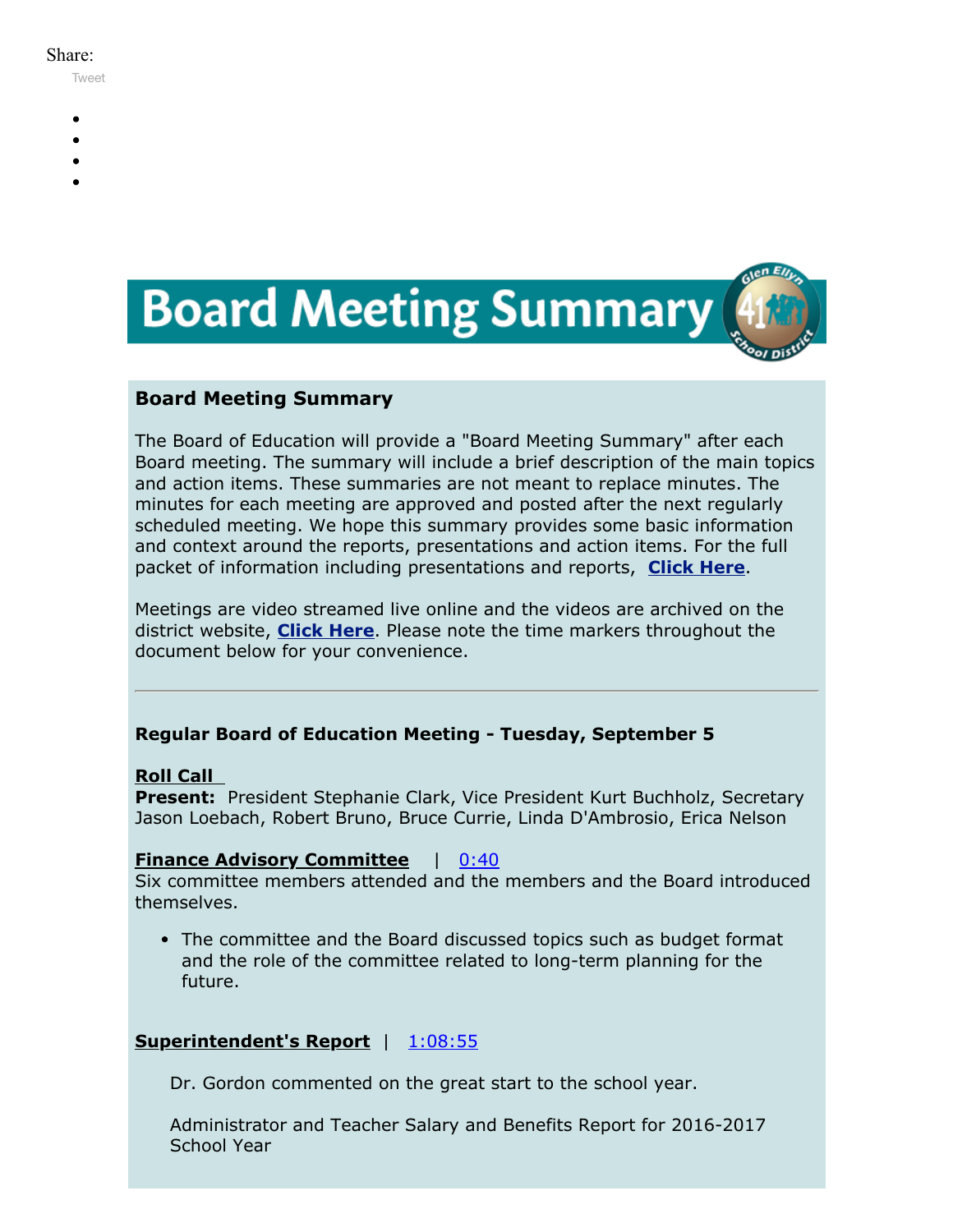• Report will be posted by October 1 as required by Illinois School Code

## **Board Reports** | [1:17:10](https://www.youtube.com/watch?v=GtUR8QYtxfo&t=1h17m10s)

- Mr. Buchholz: Attended PTA meeting at Hadley. The PTA discussed the upcoming fundraisers they have planned.
- Mrs. Nelson: Attended PTA Council. She also reminded the public and Board about Parent Camp on Sept. 16. In addition, she recommended checking into a specific professional development for Board members. She also shared that the Illinois legislation for education reform has passed.
- Mrs. Clark: Attended the Continuous Improvement Team meeting. The team discussed how the Building Leadership Teams use data in the schools.

## **Public Participation** | [1:25:44](https://www.youtube.com/watch?v=GtUR8QYtxfo&t=1h25m44s)

One member of the public spoke during public participation.

### **Discussion** | [1:30:50](https://www.youtube.com/watch?v=GtUR8QYtxfo&t=1h30m50s)

2017-2018 Tentative Budget Update

- Administration shared additional information requested by the Board.
- Board members asked questions related to the tentative budget. Budget will be brought back to the Board on Sept. 25th for approval, following a public hearing.

## **Action Items** | [1:48:40](https://www.youtube.com/watch?v=GtUR8QYtxfo&t=1h48m40s)

Consent Agenda (Voted yes -- Clark, Buchholz, Loebach, Bruno, Currie, D'Ambrosio, Nelson)

## Personnel Report

School District Payment Order - August 15, 2017 - August 28, 2017 August 19, 2017, Special Meeting Minutes August 19, 2017, Special Meeting Minutes-Closed August 21, 2017 Regular Meeting Minutes Other Matters Semi-Annual review of Closed Session Minutes Destruction of Closed Session Audio Recordings

August 21, 2017 - Regular Meeting Minutes-Closed -These minutes were pulled from the consent agenda and will be considered at the next regular meeting.

## **Superintendent Recommendations** | [1:51:55](https://www.youtube.com/watch?v=GtUR8QYtxfo&t=1h51m55s)

Board Policy Revisions - Second Reading and Adoption